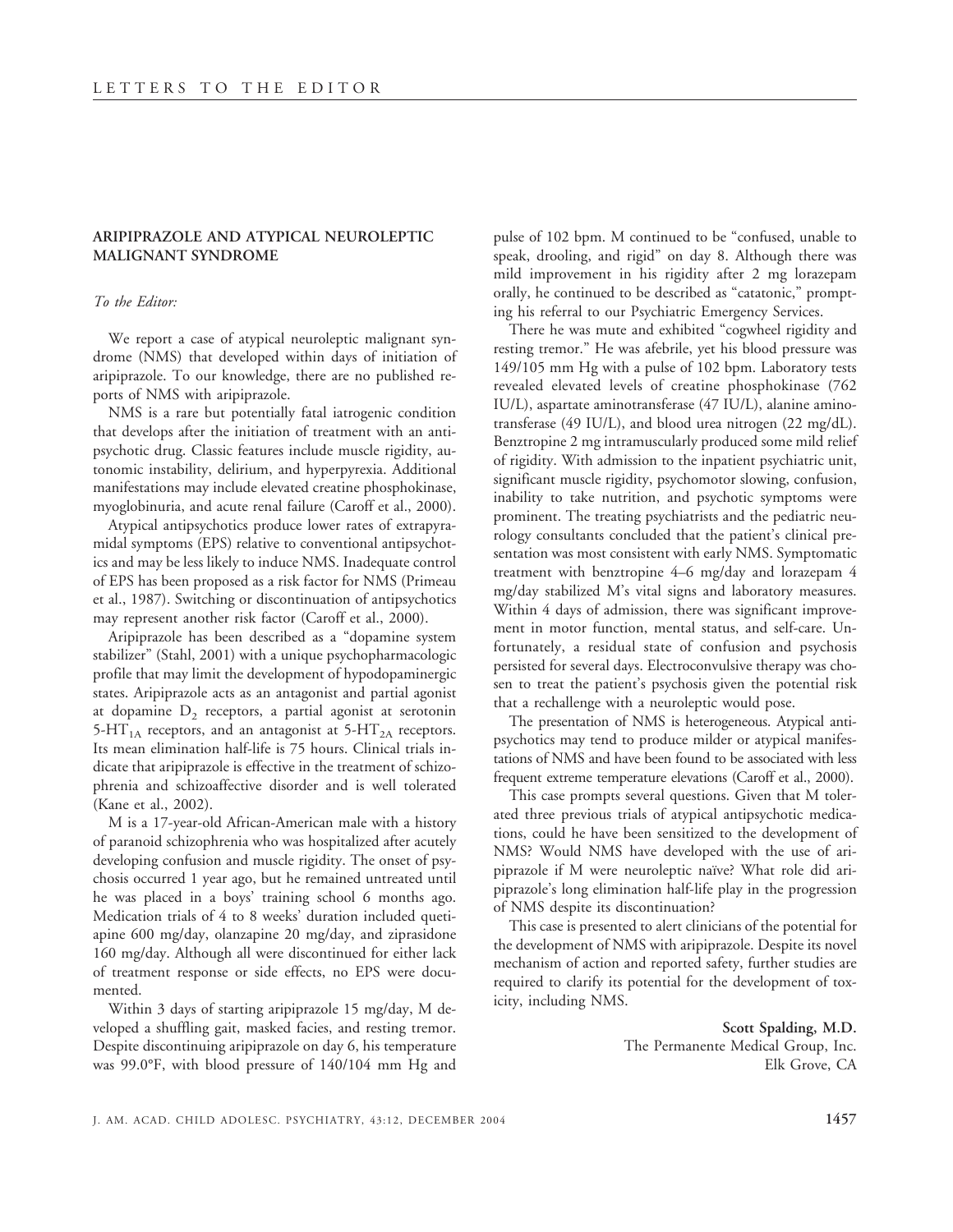**Norman E. Alessi, M.D. Karam Radwan, M.D.** Division of Child and Adolescent Psychiatry Department of Psychiatry University of Michigan Health System Ann Arbor

*Disclosure: Dr. Alessi is an invited speaker with the Pfizer Speakers' Bureau.*

- Kane JM, Carson WH, Saha AR et al. (2002), Efficacy and safety of aripiprazole and haloperidol versus placebo in patients with schizophrenia and schizoaffective disorder. *J Clin Psychiatry* 63:763–771
- Primeau F, Fontaine R, Chouinard G (1987), Poorly controlled EPS: risk factors for NMS. *Can J Psychiatry* 32:328–329
- Stahl SM (2001), Dopamine system stabilizers, aripiprazole, and the next generation of antipsychotics, part 1: "Goldilocks" actions at dopamine receptors. *J Clin Psychiatry* 62:841–842

DOI: 10.1097/01.chi.0000142277.95052.94

## **RISPERIDONE AND PANCREATITIS**

## *To the Editor:*

We report a case of risperidone-associated pancreatitis in a 7-year, 10-month-old boy. No infectious, traumatic, or other causes could be found by the pediatric and gastrointestinal services. Because he recently had been started on risperidone, it was determined that this was the likely cause of his pancreatitis.

The patient was a term baby, in breech position, delivered by cesarean section. His mother used methamphetamine during the first 2 months of pregnancy. He spent approximately 12 days in the neonatal intensive care unit after delivery. His psychiatric problems started to age 2 years and consisted of his being excessively hyperactive, easily agitated, cognitively delayed, and difficult for his single mother to manage. He was seen briefly around age 2 for mental health intervention. No psychiatric medications were tried at the time, but some behavioral interventions were suggested. He reportedly had a seizure disorder beginning in the first year of life and was treated with valproate and carbamazepine. These medications were well tolerated, with no history of pancreatitis. He has been seizure free and off all antiepileptic drugs since at least 4 years of age.

The patient was in his usual state of good physical health but was troubled emotionally and behaviorally when 6 weeks before hospital admission his mother brought him to see a child psychiatrist in their community. In the preceding weeks, he had become more oppositional, aggressive, and violent, having assaulted his 3-year-old brother. His mother

also expressed concerns that he may also have been hearing voices. He began a trial of risperidone, 0.5 mg orally b.i.d., his first psychiatric medication intervention. He had a prompt response to risperidone, with decreased aggressive behavior, and his mother reported no further psychotic symptoms.

However, 4 weeks later (2 weeks before admission), he began complaining of periumbilical and left-sided abdominal pain, which was worse after eating and associated with vomiting several times daily. After 2 weeks of these gastrointestinal symptoms, he was diagnosed with pancreatitis and transferred to a university medical center for further evaluation and care. On the day of admission, he had abdominal tenderness to palpation without rebound or guarding, a temperature of 102°F, white blood cell count of 18,100/mm<sup>3</sup>, hemoglobin/hematocrit of 12.3 g/dL/35.9%, platelet count of 657,000/mm<sup>3</sup> , albumin of 2.8 g/dL, and lipase of 292 U. Amylase was 246 U/dL on hospital day 9.

He was made NPO, risperidone was stopped, and he was given ketorolac and morphine for pain relief. Abdominal computed tomography on hospital day 4 revealed a 9 × 5 × 7 cm fluid collection and a  $4 \times 4$  cm multiloculated area adjacent to the pancreas. That same day, a pigtail catheter was placed in the pseudocyst for drainage. After 3 weeks of treatment, his drainage tube was removed. On hospital day 17, his white blood cell count was 5,700/mm<sup>3</sup>, hemoglobin was 10.7 g/dL, hematocrit was 30.7%, platelets were 318,000/mm3 , and albumin was increased to 3.6. Amylase was maximal at 583 U/dL on hospital day 16 and decreased to 180 U/dL by discharge. Lipase reached a maximum of 1,290 U on hospital day 18 and decreased to 324 U by discharge. A repeat computed tomography scan on hospital day 19 showed improvement in the earlier demonstrated abnormalities. Oral feedings were started, tolerated with some difficulties initially, and he was discharged after 1 month in the hospital. During the inpatient stay, he did not exhibit psychosis or aggressive behavior. It was arranged for him to receive follow-up psychiatric care in his community after discharge.

Pancreatitis is a very serious illness, associated with substantial morbidity and potentially life-threatening complications. A study by Koller et al. (2003) in adult patients examined 192 cases of antipsychotic-associated pancreatitis with the antipsychotics haloperidol, risperidone, olanzapine, and clozapine. Twenty-two of the patients died. The rates of the specific antipsychotics in these cases were 40% with clozapine, 33% with olanzapine, 16% with risperidone, and 12% with haloperidol, suggesting a greater risk with the atypical agents. Individual cases of apparent risperidoneassociated pancreatitis have been reported by Cordeiro and Elkis (2001) and Berent et al. (1997). In addition, there have been individual case reports of pancreatitis associated with

Caroff SN, Mann SC, Campbell EC (2000), Atypical antipsychotics and neuroleptic malignant syndrome. *Psychiatr Ann* 30:314–321